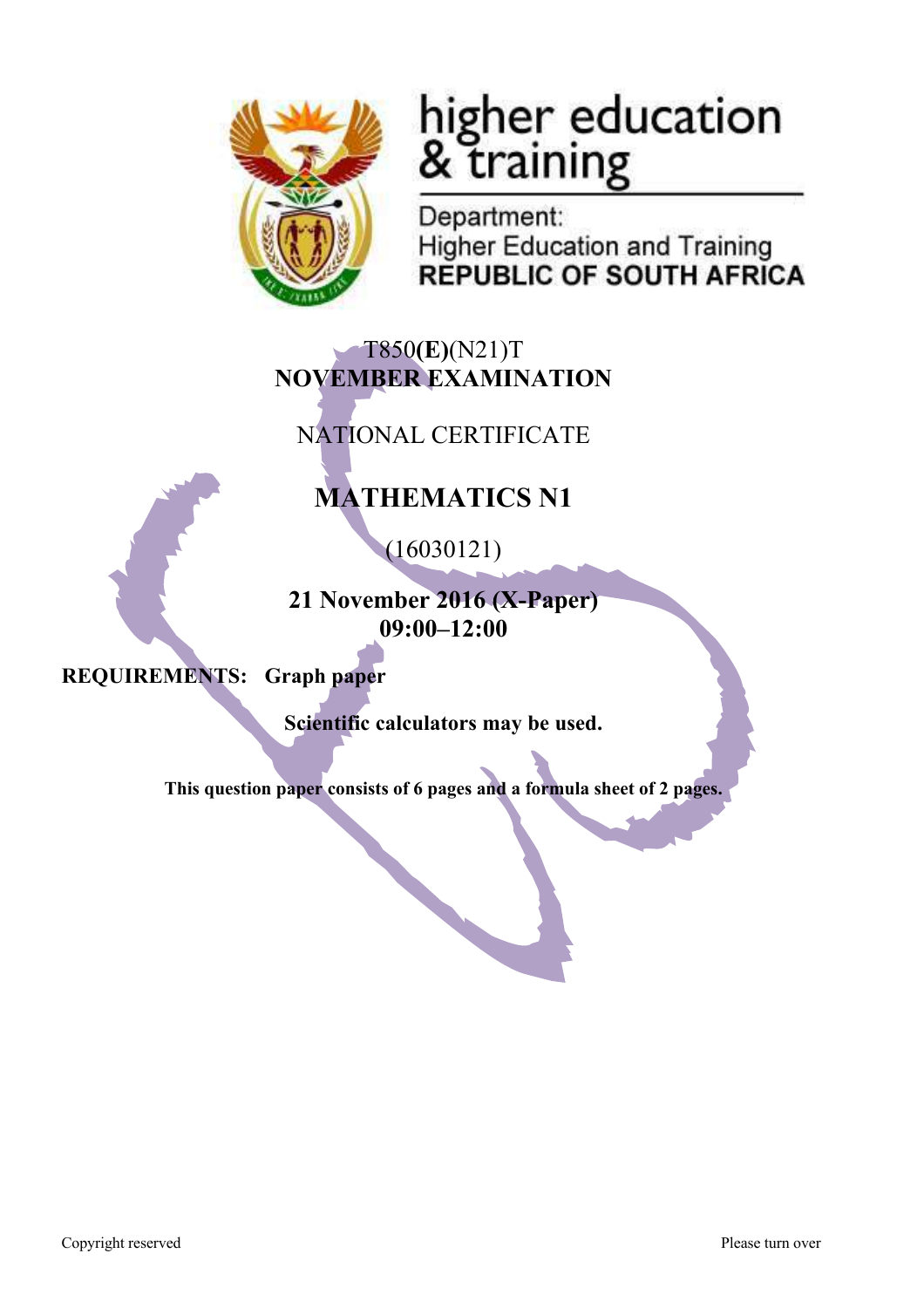# **DEPARTMENT OF HIGHER EDUCATION AND TRAINING REPUBLIC OF SOUTH AFRICA** NATIONAL CERTIFICATE

MATHEMATICS N1 TIME: 3 HOURS MARKS: 100

## **INSTRUCTIONS AND INFORMATION**

- 1. Answer ALL the questions.
- 2. Read ALL the questions carefully.
- 3. Number the answers according to the numbering system used in this question paper.
- 4. Write neatly and legibly.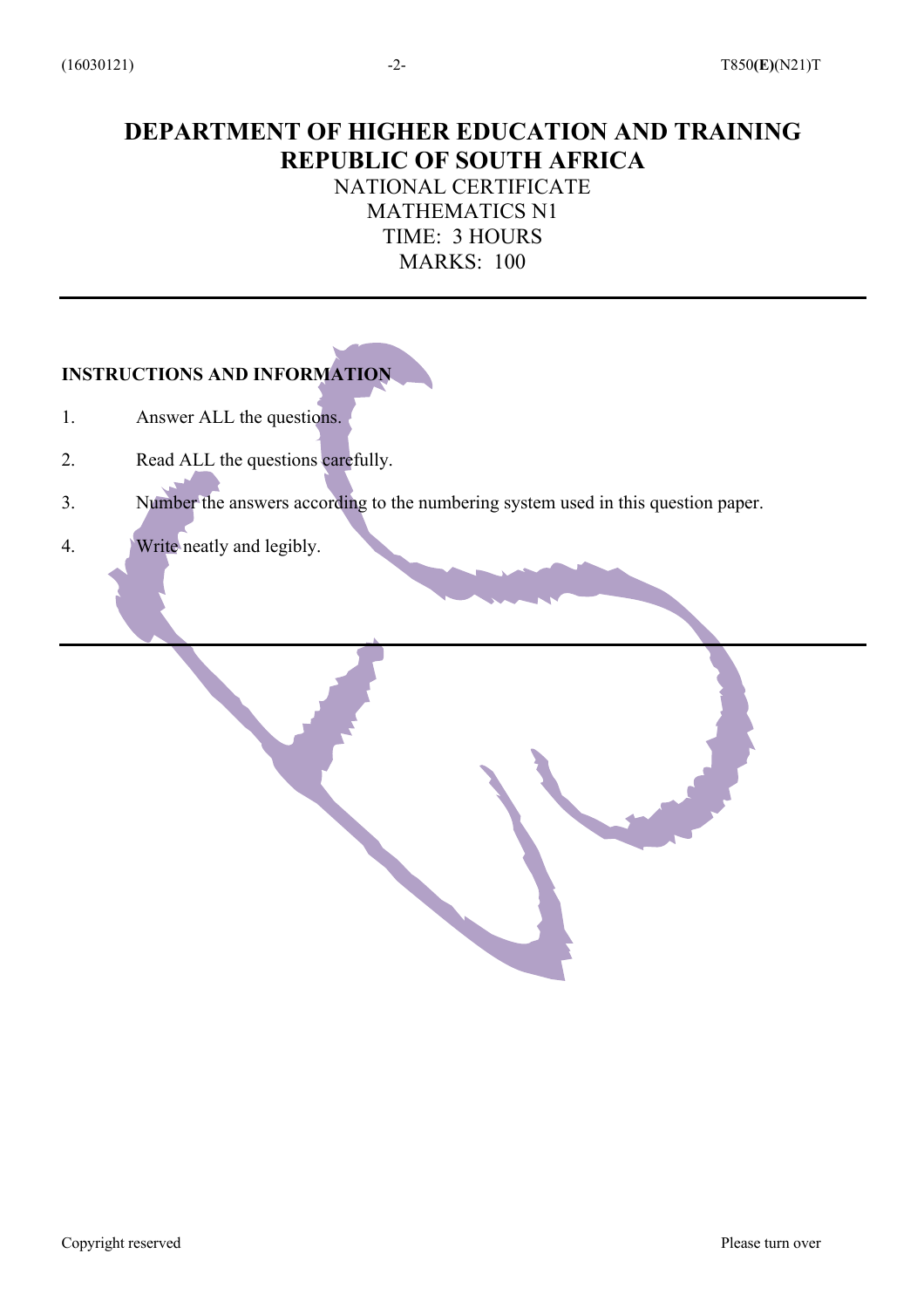#### **QUESTION 1**

1.1 Given:  $7x^{-2} - 5x + 4$ 

Use the above equation to complete the following sentences:

|     | 1.1.1 | The expression has  terms.                                 |                |               |
|-----|-------|------------------------------------------------------------|----------------|---------------|
|     | 1.1.2 | $\ldots$ is the highest exponent of x.                     |                |               |
|     | 1.1.3 | is the variable.                                           |                |               |
|     | 1.1.4 | is the coefficient of $x^{-2}$                             |                |               |
|     | 1.1.5 | 4 is the  term                                             | $(5 \times 1)$ | (5)           |
| 1.2 |       | Given: $log_3 243 = 5$                                     |                |               |
|     |       | Answer the following questions using the above expression: |                |               |
|     | 1.2.1 | is the number.                                             |                | (1)           |
|     | 1.2.2 | is the base.                                               |                | (1)           |
|     | 1.2.3 | is the logarithm.                                          |                | (1)           |
| 1.3 |       | Write the expression in QUESTION 1.2 in exponential form.  |                | (2)<br>$[10]$ |
|     |       |                                                            |                |               |

### **QUESTION 2**

 $1.2$ 

2.1 Simplify the following by making use only of exponential laws.

2.1.1  
\n
$$
-6(a^0b^2)^3 \times \sqrt[5]{\frac{32b^{15}}{b^5}}
$$
\n(4)

$$
\left[\left(\frac{1}{3}\right)^3\right]^{-2} \tag{3}
$$

2.2 Remove the brackets and simplify:

ù

 (3)  $2(x - y) - [2x + 2(x - y)]$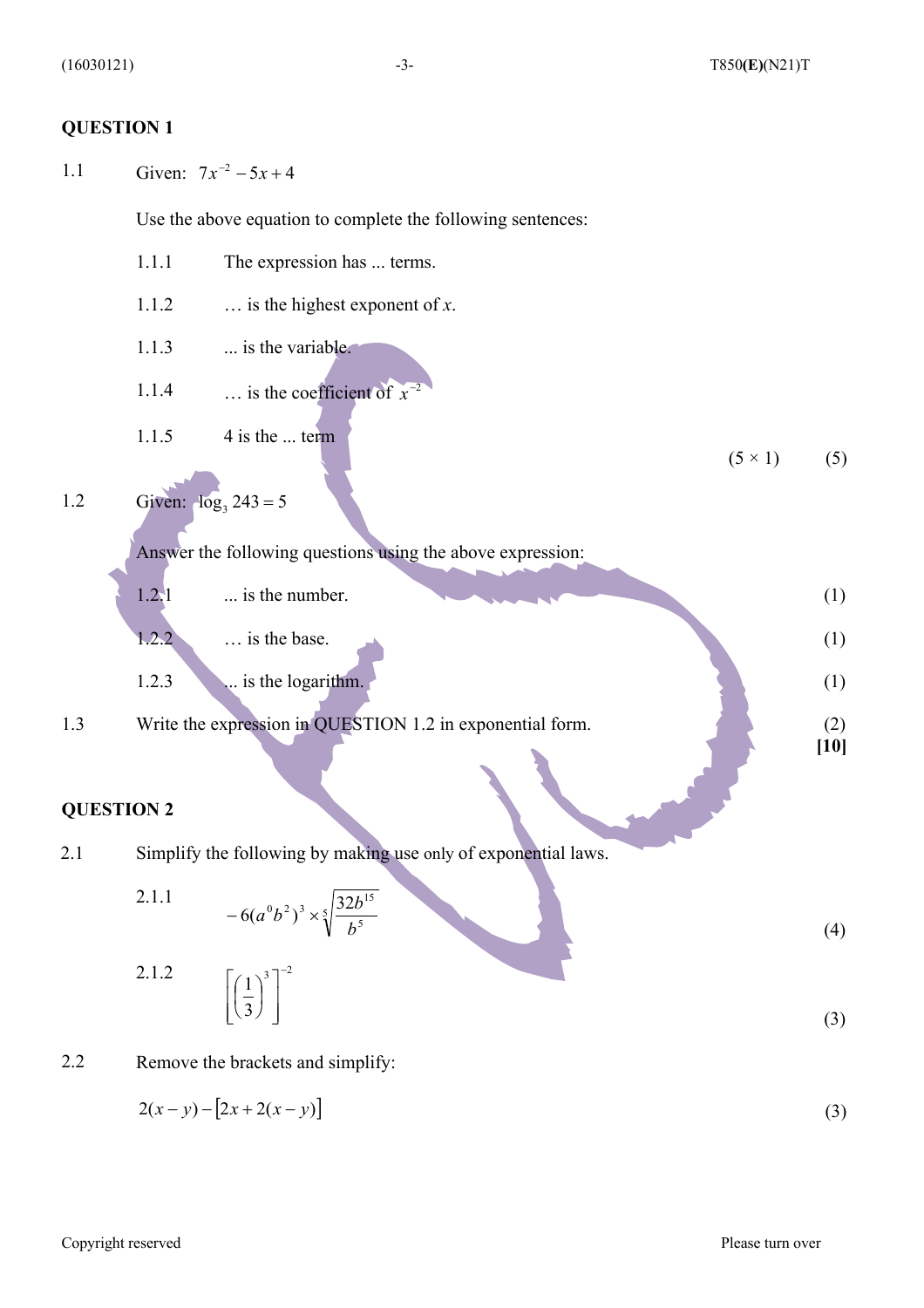**[18]**

 (7) **[26]**

2.3 Simplify the following logarithms without the use of a calculator:

$$
8\log_e \sqrt{e} + \log_2 16 - (\log_{10} 25 + \log_{10} 4) \tag{4}
$$

2.4 Use logarithms with base 10 to determine the value of *x*. Show ALL the calculations.

$$
x = \frac{0.38 \times \sqrt{0.47}}{0.55}
$$
 (4)

#### **QUESTION 3**

| 3.1 | Divide $x^3 + x - 5$ by $x - 2$                                                      | (7) |
|-----|--------------------------------------------------------------------------------------|-----|
| 3.2 | Subtract $47bc - 68pd + 94qr$ from $87pd - 64bc - 70qr$                              | (3) |
| 3.3 | Fully factorise the following expressions:<br>$24x^3y^4z^2-16x^2y^3z-8xy^2$<br>3.3.1 | (4) |
|     | 3.3.2<br>$x^3 - xy - 2x^2 + 2y$                                                      | (5) |

3.4 Given: 
$$
36x^6y^3z^2
$$
;  $70x^2y^2z$  and  $20x^4yz^3$ 

By making use of prime factors, determine the following:

- 3.4.1 The LCM
- 3.4.2 The HCF

#### **QUESTION 4**

4.1 Solve for *x*.

$$
-4(x-3)-5=3(x-7)
$$
 (5)

4.2 Manipulate the formula to make *p* the subject of the formula if

$$
T = 2\pi \sqrt{\frac{p}{g}}\tag{4}
$$

4.3 A certain number increased by 18 is three times the original number diminished (decreased) by 8.

| Find the number. | $\sim$<br>. ( گ |
|------------------|-----------------|
|                  | 12              |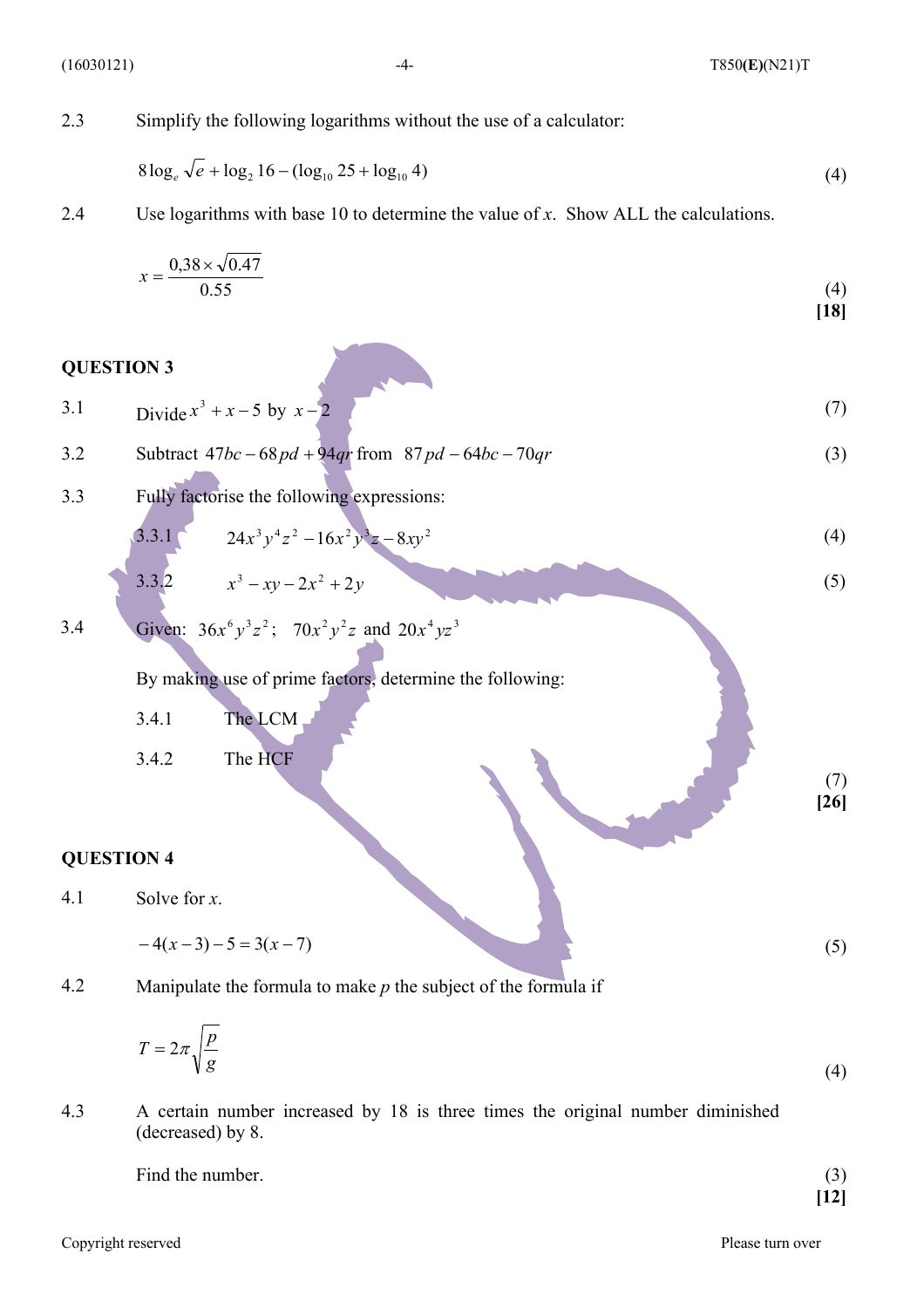#### **QUESTION 5**

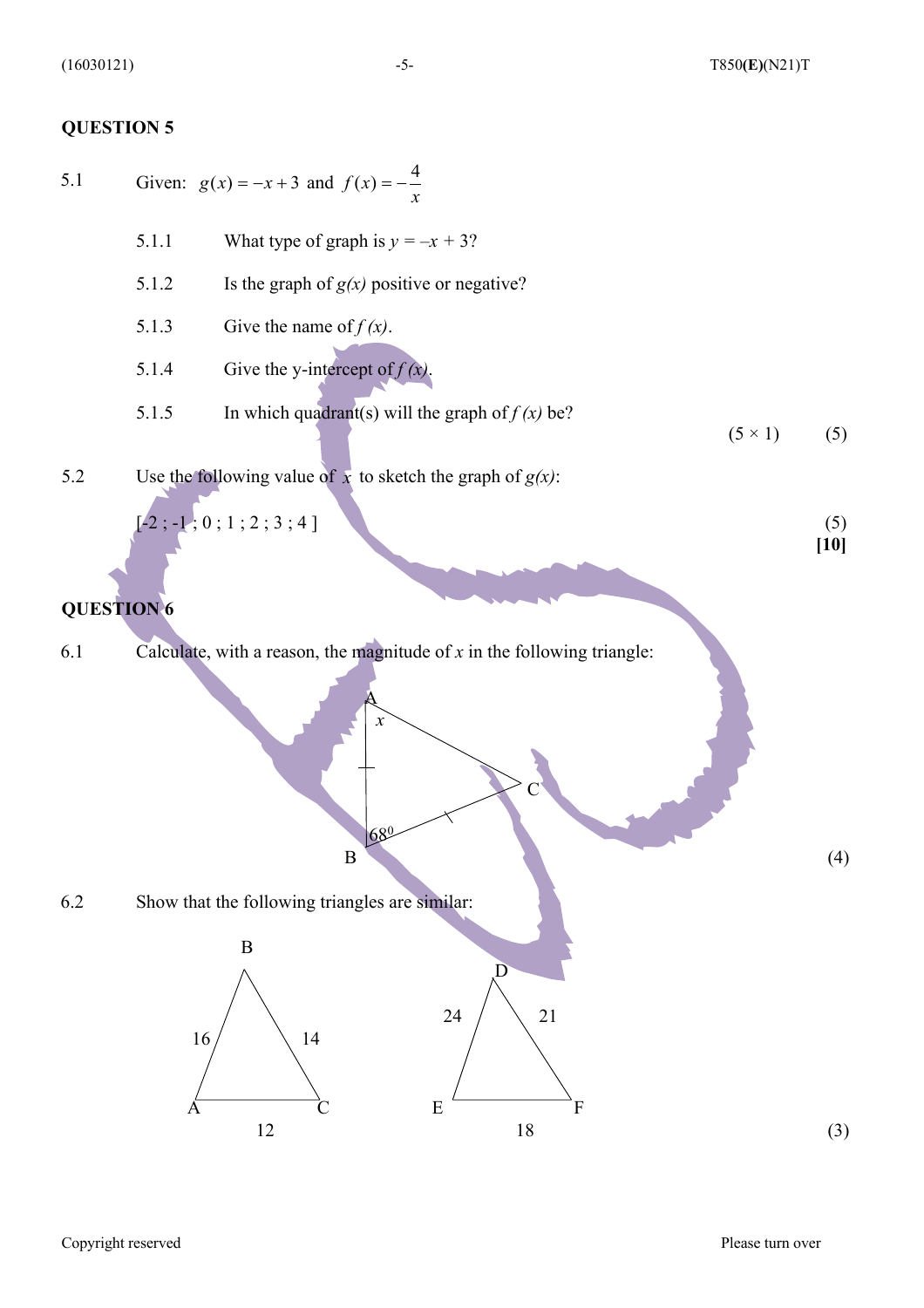**[9]**

6.3 Calculate the value of  $x$  in the following triangle:



# **QUESTION 7**

7.1 Simplify the following expressions by making use of the special angles. DO NOT USE A CALCULATOR.



Use the shape above to determine the following:

- 7.2.1 Perimeter of triangle ABC (5) 7.2.2 Area of triangle ABC (4) **[15]**
	- **TOTAL: 100**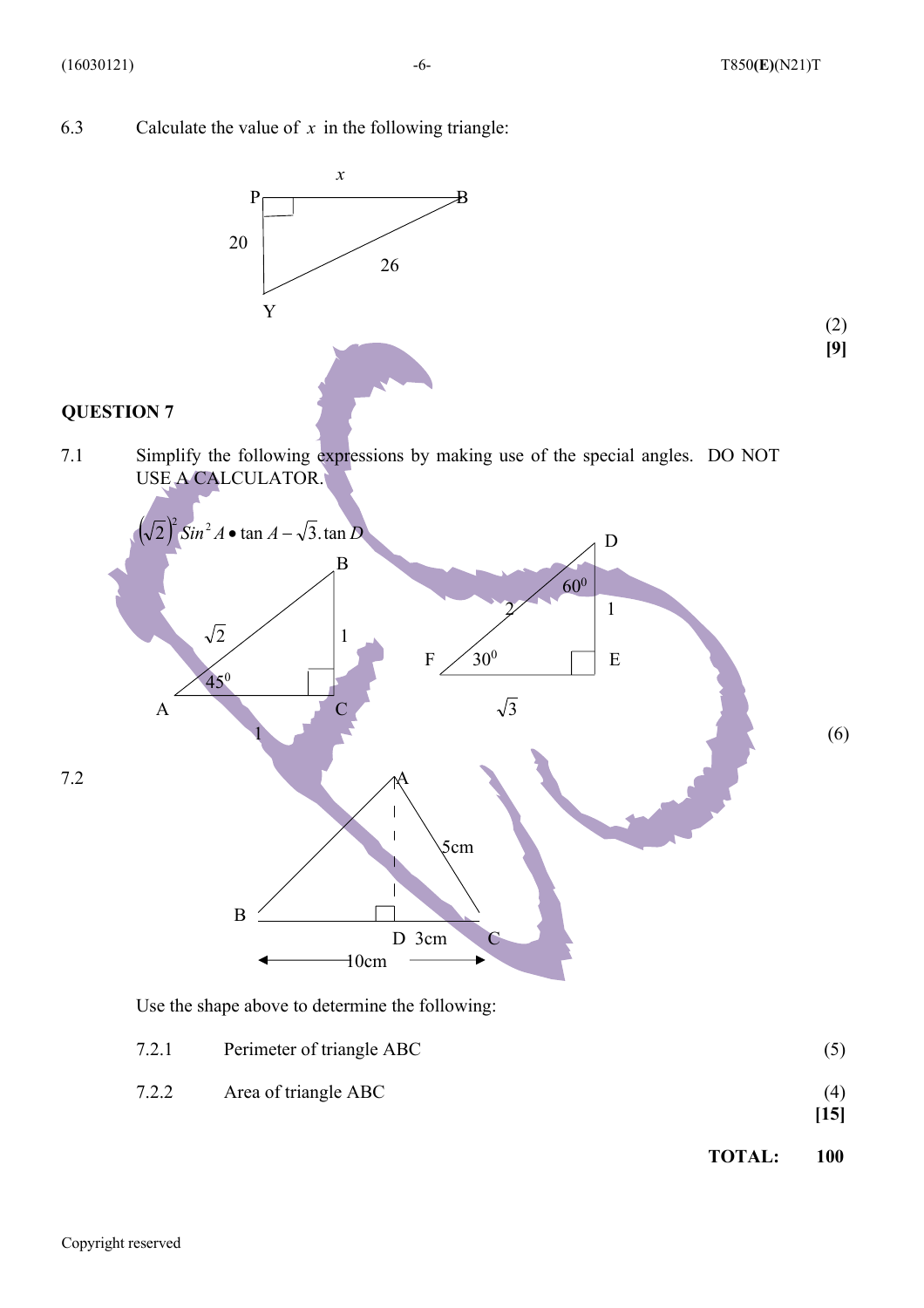#### **MATHEMATICS N1**

#### **FORMULA SHEET**

Rectangle: Perimeter =  $2(l + b)$ Area =  $l \times b$ 

Square: Perimeter = 4*a* Area  $= a^2$ 

Triangle: Perimeter =  $a + b + c$ Area =  $\frac{1}{2}b \times h$ 

Rectangular prism: Volume =  $l \times b \times h$ 

Right triangular prism: Volume =  $\frac{1}{2}b \times h \times l$ 

Cube: Volume =  $a^3$ 

Right pyramid: Volume =  $\frac{1}{3}$ (base area × *h*) 1

Ellipse:

Area =  $\frac{\pi}{2}$ (major axis  $\times$  minor axis) 4 π

Circle: Circumference =  $\pi D$  or  $2\pi r$  $Area = \frac{dD}{dx}$  or  $\pi r^2$ 4  $\pi D^2$ 

Cylinder: Volume =  $\frac{hD}{1} \times h$  or  $\pi r^2$ 4  $\pi D^2$ 

Cone: Volume = 
$$
\frac{\pi D^2}{4} \times \frac{h}{3}
$$
 or  $\frac{\pi r^2 h}{3}$  Keël: Volume =  $\frac{\pi D^2}{4} \times \frac{h}{3}$  of

Annulus:  $A = \pi (R^2 - r^2)$  Annulus:  $A =$ 

Reghoek: Omtrek =  $2(l + b)$ Area =  $l \times b$ 

Vierkant: Omtrek = 4*a* Area  $= a^2$ 

Driehoek: Omtrek =  $a + b + c$ Area =  $\frac{1}{2}b \times h$ 

Reghoekige prisma: Volume =  $l \times b \times h$ 

Regte driehoekige prisma: Volume =  $\frac{1}{2}b \times h \times l$ 

Kubus: Volume =  $a^3$ 

Regte piramide: Volume =  $\frac{1}{3}$ (basisarea × *h*) 1

Ellips: Area =  $\frac{\pi}{4}$ (hoofas × neweas) 4 π

Sirkel: Omtrek =  $\pi D$  of  $2\pi r$  $Area = \frac{dP}{dx}$  of  $\pi r^2$  $\pi D^2$ 

4

 $\times$  h or  $\pi r^2 h$  Silinder: Volume =  $\frac{hD}{r} \times h$  of  $\pi r^2 h$ 4  $\frac{\pi D^2}{\cdot} \times$ 

3 h 4  $\frac{\pi D^2}{\cdot} \times$ 3  $\pi r^2 h$  $p(\pi R^2 - r^2)$  Annulus: A =  $p(\pi R^2 - r^2)$